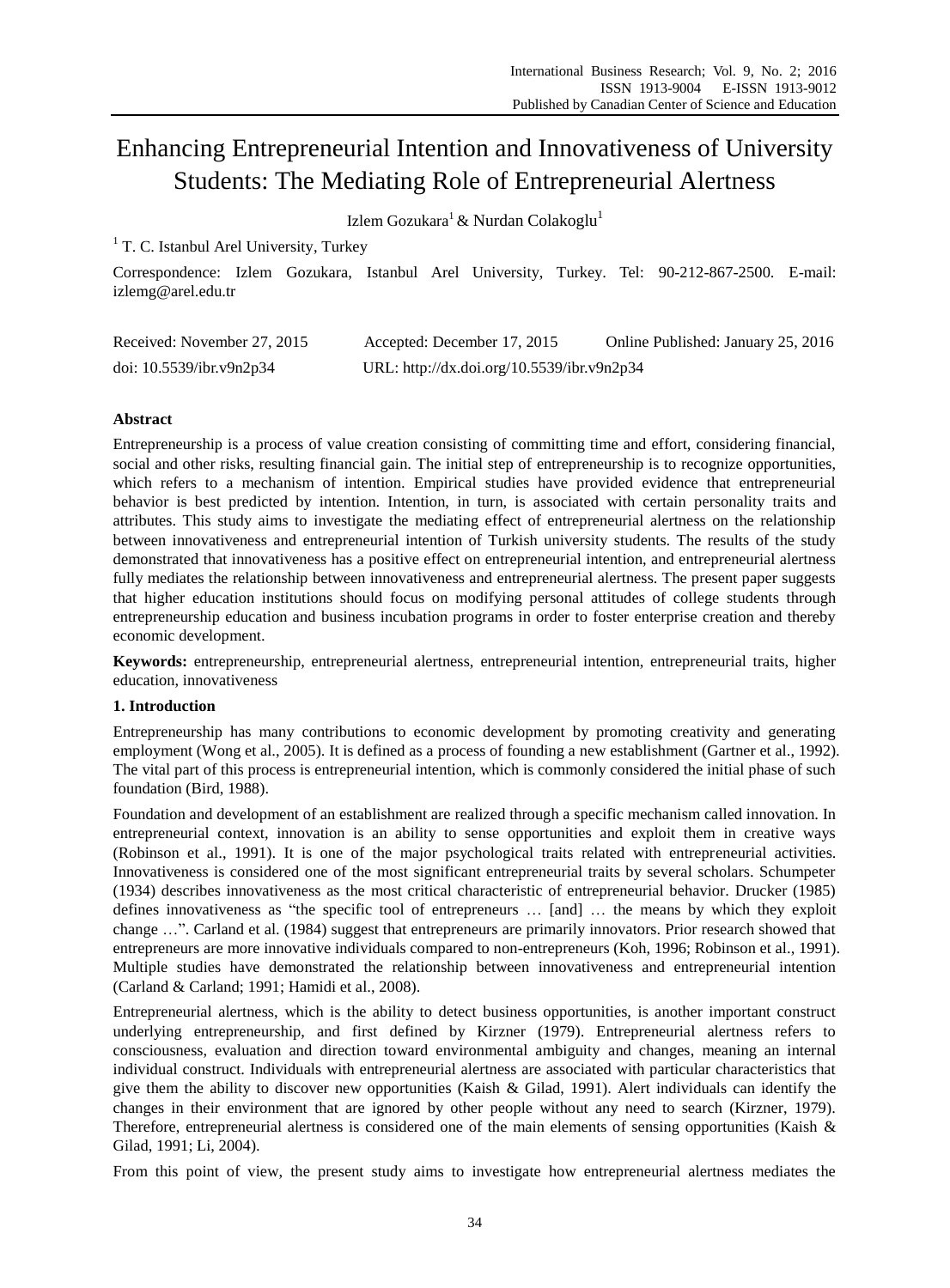relationship between innovativeness and entrepreneurial intention.

#### **2. Entrepreneurial Intention**

Entrepreneurial intention is the main antecedent of entrepreneurship (Lee & Wong, 2004). It is the expected result of a planned behavior. Entrepreneurial intention is the determination of an individual to start a new business (Krueger & Carsrud, 1993). Therefore, it is a construct worth investigating in order to establish the motives underlying entrepreneurial activities and determine the mechanisms through which certain individuals decide to engage in such activities more (Verheul et al., 2012).

Entrepreneurial intention is considered significant, as reported in the managerial literature (Sutton, 1998). Prior research has demonstrated the role of intention in predicting behaviors at the individual level (Ajzen, 1991) and outcomes at the organizational level such as development, endurance and expansion (Mitchel, 1981). This has led both entrepreneurs and managers to be interested in the ability to understand and anticipate intention (Tubbs & Ekeberg, 1991).

There are several definitions of intention. According to Bird (1988), intention is an intellectual state that motivates individuals to place their focus on a particular thing or direction as a goal for accomplishing a task as a means. Tubbs and Ekeberg (1991) describes intention as the mental image of a pursued goal and the course of action to utilize for achieving that goal. Both definitions simply highlight the goal's role and enhancing effect on intention. The present study discusses entrepreneurial intention as a mental image of behaviors that individuals have in order to create new establishments.

The mechanisms underlying entrepreneurial intention have not been fully clarified although scholars have conducted many studies in recent decades (Markman et al., 2002). Some models or theories have been developed to explain the drivers of one's intention toward entrepreneurial activities: the theory of planned behavior by Ajzen (1991), entrepreneurial event model by Shapero and Sokol (1982) and social learning theory by Bandura (1977), all of which try to describe and anticipate individual behaviors in entrepreneurial context. Among these, the prominent theory is the theory of planned behavior relating to the effect and power of intentions on predicting focal behaviors (Ajzen, 1991). According to this theory, the predictors of intentions are attitudes, subjective norms and perceived control, whereas the predictors of behaviors are intentions and perceived control (Ajzen, 1991). Attitudes refer to one's predisposition or tendency to respond positively or negatively toward a behaviour and its outcomes, subjective norms refer to one's perception about a specific behavior that is affected by his/her socially significant circle, and perceived behavioral control refers to one's perception of ease or difficulty of performing a specific behavior. According to this theory, intention is the most critical determinant of behaviors (Ajzen, 1991). The predictive role of entrepreneurial intention to entrepreneurial activities has also been demonstrated in several studies (Covin & Slevin, 1991; Krueger & Carsrud, 1993; Lumpkin & Dess, 1996; Elenurm et al., 2007).

This theory is extended through the entrepreneurial intention model of Krueger (1993), and suggests that the predictors of intentions to entrepreneurial activity are perceived feasibility and perceived desirability, whereas the antecedents of perceived desirability and perceived feasibility are social norms and perceived self-efficacy (Krueger & Brazeal, 1994).

Fishbein and Ajzen (1975) reported that intention is a subjective construct about realizing a particular action. Intention refers to a subjective sense of feasibility between self and action. Similarly, Bandura (1997) describes intention as the dedication to a specific action or the perseverance possessing the outcomes of a specific future situation. Intention is central to the self-regulation of an individual, thereby referring to a motive to act, which is an intrinsic factor. Choo and Wong (2006) also demonstrated that the main motivation of future entrepreneurs are often intrinsic factors that are related to the self, such as developing creativity by overcoming difficulties.

### **3. Innovativeness**

Innovativeness is one of the key entrepreneurial preconditions proposed by Koh (1996). As suggested by Schumpeter (1934), an entrepreneur is "...an idea man and a man of action ...involved in identifying new opportunities". According to Carland et al. (1988), the core drivers of innovativeness observed in entrepreneurs are the intentions to develop and gain profit, and the strength of these drivers are higher in innovative entrepreneurs.

Innovation is a particular mechanism through which entrepreneurs exploit environmental changes as an opportunity toward a new business. Entrepreneurs have the desire to seek innovative resources, environmental changes and the signs suggestive of opportunities for innovation. Innovativeness, in turn, is the ability to do something in a creative and improved way. In entrepreneurial context, innovativeness means the ability to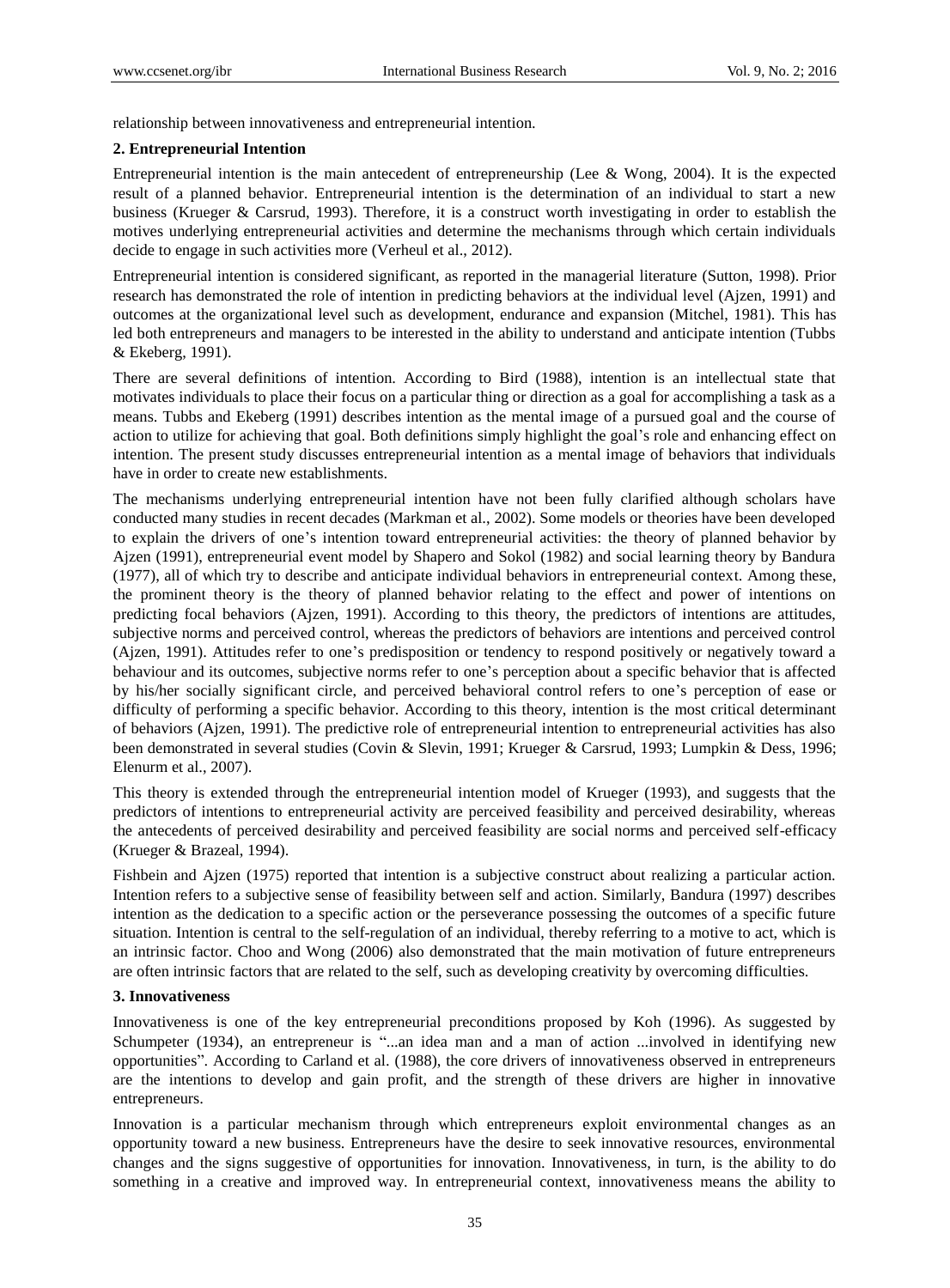exploit business opportunities.

Innovation has increasingly gained significance in entrepreneurship, resulting in more studies with respect to its role and nature (Drazin & Schoonhoven, 1996). In the entrepreneurship literature, innovation is a construct representing the creation of new ventures and growth of current enterprises. Robinson et al. (1991) describes innovation as the ability to recognize opportunities and respond to such opportunities creatively, thereby providing consumers with innovative products and services. West and Farr (1990) defines innovation as "the intentional introduction and application of ideas, process, products or procedures, new to the relevant unit of adoption". Schumpeter (1990) further explains innovation as a significant entrepreneurial precursor and entrepreneur as an innovator. Mueller and Thomas (2001) have a similar description of innovativeness as a significant precursor of entrepreneurial behavior. Finally, Carland et al. (1984) suggest that the most important element of an entrepreneurial personality is innovativeness.

The extant literature suggests that innovativeness is positively correlated with entrepreneurial intention (Gurol  $\&$ Atsan, 2006; Robinson et al., 1991). Covin and Miles (1999) state that an entrepreneur is an innovator targeting market needs by presenting novel methods, products and utilities. In parallel with this, the available literature suggests that people who are entrepreneurs are more innovative than those who are not (Gurol & Atsan, 2006; Koh, 1996; Robinson et al., 1991). The study by Ahmed et al. (2010) investigated the determinants of entrepreneurial intention, and demonstrated that innovativeness was one of the factors with a positive influence on intentions to entrepreneurial behaviors. There are several studies investigating the connection between innovation and entrepreneurship. The study by Carland et al. (1984, 1988) was conducted with two groups to investigate differences in choosing innovation, and found that entrepreneurs with high innovativeness mainly aimed at profit and development, whereas those who were less innovative considered business as a way to maintain individual goals and/or to provide family income. The study by Smith and Miner (1983) determined that entrepreneurs stated a desire to produce creative and innovative solutions. Likewise, Koh (1996), and Gurol and Atsan (2006) reported a positive correlation between entrepreneurial intention and innovativeness. Based on this theoretical background, the first hypothesis of this study is formulated as follows:

*Hypothesis 1:* Innovativeness has a positive effect on entrepreneurial intention.

## **4. Entrepreneurial Alertness**

The primary subjects examined in researches on entrepreneurship is why particular individuals are able to sense new opportunities and why particular individuals are engaged in behavior toward such opportunities (Shane & Venkataraman, 2000; Venkataraman, 1997). This ability constitutes the beginning of entrepreneurship process. However, this ability and its drivers are still unclear. At this point, the entrepreneurial alertness construct proposed by Kirzner (1979) may help illuminate this process. Kirzner (1979) has claimed that the crucial driver of an entrepreneurial process, which is highly competitive and dynamic in nature, is entrepreneurial alertness. It is a state of awareness of certain circumstances. Kirzner defines entrepreneurial alertness as "the ability to notice without search opportunities that have hitherto been overlooked" (1979), "a motivated propensity of man to formulate an image of the future" (1985), "an attitude of receptiveness to available, but hitherto overlooked, opportunities (1997) or "a sense of what might be 'around the corner', i.e., the sense to notice that which has hitherto not been suspected of existing at all" (2008). Although these definitions provide a perceptive description, they do not provide a clear theoretical ground. Nevertheless, it is suggested that entrepreneurial alertness is a different concept from the subsequent opportunity progress and from the actions toward opportunity realization. Besides, entrepreneurial alertness is mostly considered as a psychological state which is continually open to new opportunities, although it is obviously guided by behaviors of seeking information from the environment (Busenitz, 1996).

Kirzner (1979) and other scholars (e.g. Gaglio, 2004) stated that opportunity recognition results from an instability of a usual daily process which is identified through alertness. Profit expectation or creation of value are considered as the motivators of this alertness (Hitt  $\&$  Ireland, 2000). Early studies proposed that entrepreneurial alertness is potentially determined by the entrepreneur's psychological or cognitive constructs including psychological propensity (Minniti, 2004), psychological traits and social circle (Ardichvili et al., 2003), perceived behavioral control (Tang, 2008), and locus of control (Harper, 1998). Nevertheless, there is limited research about the mechanisms through which these psychological constructs have an effect on entrepreneurship (Yu, 2001).

Entrepreneurial alertness leads individuals to pursue opportunities and modify their way of thinking according to new conditions (Gaglio & Katz, 2001). Alert individuals have a sensor "that permits recognition of gaps with limited clues", which consists of imagination and creativity (Tang et al., 2012). According to Kaish and Gilad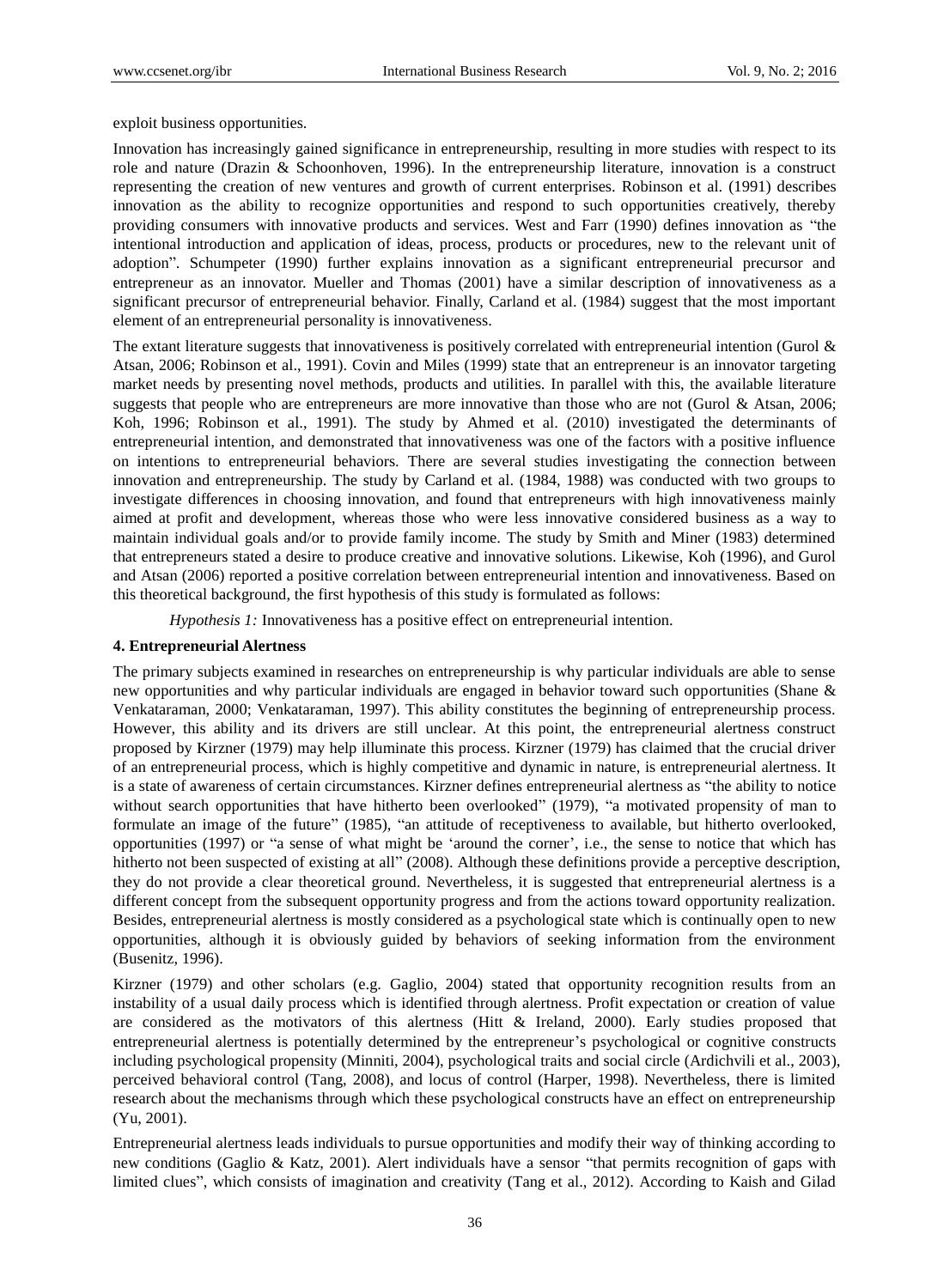(1991), alert individuals have specific characteristics making them prepared and available for opportunity exploration. Alertness enables opportunity identification since it causes individuals to "identify new solutions to market and customer needs in existing information, and to imagine new products and services that do not currently exist" (Baron & Ensley, 2006). Individuals' entrepreneurial behaviors essentially result from the alertness to information rather than acquiring that information (Kirzner, 1973). Individuals with great entrepreneurial alertness have a disposition to seek and recognize environmental changes, and modify their intellectual structure in line with the available knowledge (Gaglio & Katz, 2001). The intellectual structure of these individuals is also highly flexible and complicated (Baron, 2004). In this regard, entrepreneurial alertness is considered as one of the core elements for recognizing new opportunities (Kaish & Gilad, 1991; Gaglio & Katz, 2001; Li, 2004).

A positive relationship is demonstrated between entrepreneurial alertness and entrepreneurial intention in the literature (Kaish & Gilad, 1991; Busenitz, 1996; Propstmeier & Häußinger, 2009). The study by Hills et al. (1997) investigated how 171 entrepreneurs perceive and behave regarding opportunity identification and found that entrepreneurs have a strong belief that they are entrepreneurially alert and they have a specific alertness to business opportunities. A recent study by Lim et al. (2015) examined the mediating role of entrepreneurial alertness in affecting entrepreneurial intention and found that entrepreneurial intention has a significant relationship with entrepreneurial alertness.

Entrepreneurial alertness has been also suggested to have a positive correlation with innovation (Yu, 2001; Tang et al., 2002). Entrepreneurial alertness causes individuals to seek opportunities, even with limited hints (Gaglio & Katz, 2001). Innovativeness is about identifying new opportunities. Therefore, entrepreneurial alertness is expected to have a positive effect on innovativeness, as was reported by Tang et al. (2012) who expressed a positive association between alertness and innovativeness at an organizational level. The survey of Ko and Butler (2003) also reported a positive relationship between alertness to business ideas and opportunity discovery.

From this point of view, the second hypothesis of this study is formulated as follows:

*Hypothesis 2*: Entrepreneurial alertness mediates the relationship between innovativeness and entrepreneurial intention.

## **5. Methodology**

## *5.1 Research Goal*

This study aims to determine how entrepreneurial alertness mediates the relationship between innovativeness and entrepreneurial intention of undergraduate students. According to the model developed for this purpose, it is assumed that innovativeness affects entrepreneurial intention and this effect is explained partially or fully through entrepreneurial alertness. Two different models were used to measure the mediating effect of entrepreneurial alertness in the study.

## *5.2 Questionnaire Design*

The first group of questions covered demographic variables such as age and gender, as well as questions determining whether there are entrepreneurs among the students' family. In the second group, the respondents were asked about how they perceive entrepreneurial intentions, innovativeness and entrepreneurial alertness.

Entrepreneurial Intention was measured based on the work of Liñán and Chen (2009), and Van Gelderen et al. (2008), through statements such as "I have considered becoming an entrepreneur one day" and "I have never given the start-up of an enterprise much thought". Respondents were specifically asked whether they had any intention to establish their own businesses or not. The Cronbach's alpha of the scale was 0.87.

In this study, innovativeness was measured through eight items adapted from the Jackson Personality Inventory Manual (JPI) as used by Mueller and Thomas (2001) (e.g. "I often surprise people with my novel ideas" and "People often ask me for help in creative activities"). As reported by Mueller (2004), the Cronbach's alpha of the scale was acceptable.

Entrepreneurial Alertness was measured using four items based on the work of Kaish and Gilad (1991) (e.g. "I think about work-related matters in my free time to start my own business" and "I think about work-related matters even during my holidays to start my own business"). The Cronbach's alpha of the scale was 0.80.

In the questionnaire, all items were measured using a five-point Likert-type scale ranging from 1 ("strongly disagree") to 5 ("strongly agree").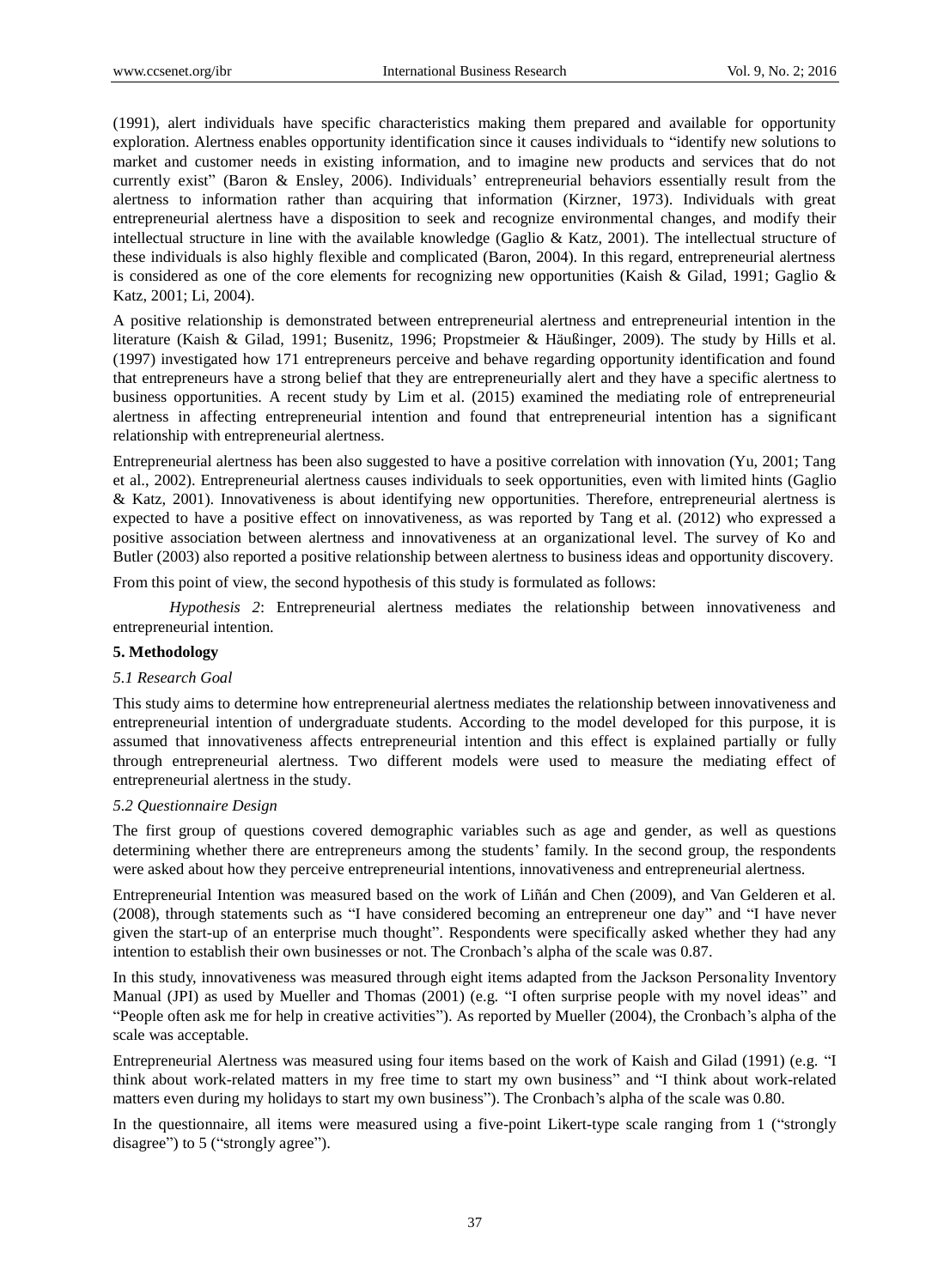# *5.3 Data Collection and Descriptive Statistics*

The study sample consisted of undergraduate students from a foundation university in Istanbul, Turkey. In the study, 226 respondents were selected randomly. The collected data were analyzed through SPSS 21.0 and LISREL 8.51. According to the results, 57% of respondents were female, mean age was 21.8 years, 65% of respondents had an entrepreneur father or mother, and 54% of respondents took an entrepreneurship course.

# *5.4 Result of Analyses*

# 5.4.1 Factor Analysis and Reliability Analysis

The explanatory factor analysis of the data was performed by principal components analysis with the extraction of the factors having eigenvalues over one, varimax rotation and the suppression of the items with factor loadings smaller than  $[0.5]$ . The missing values were replaced with the mean. KMO value was 0.761, and Bartlett's test value was significant (Chi-Square: 666.245, df: 36, Sig. 0.000). A KMO value > 70% suggests that factor analysis can be applied to the data (Nakip, 2006; Orhunbilge, 2010). There are three factors emerging that can explain 66.244% of total variance. Model is considered reliable if the reliability of factors is greater than 0.7 and the variance explained is greater than 2/3 (Nunnally, 1978). Table 1 presents the results of explanatory factor analysis along with their reliability analysis results*.* 

| <b>Factors</b>                                                       | Item                                                                                   | Factor<br>loading |  |  |
|----------------------------------------------------------------------|----------------------------------------------------------------------------------------|-------------------|--|--|
| <b>Entrepreneurial Alertness</b>                                     |                                                                                        |                   |  |  |
| Factor's Cronbach's Alpha Value: 0.83<br>Variance explained: 25.823% | I think about work-related matters in my free time to start my own<br>business         | 0.851             |  |  |
|                                                                      | I think about work-related matters even during my holidays to start<br>my own business |                   |  |  |
|                                                                      | I create new business ideas in my free time to start my own business                   | 0.788             |  |  |
| <b>Entrepreneurial Intention</b>                                     |                                                                                        |                   |  |  |
| Factor's Cronbach's Alpha Value: 0.75<br>Variance explained: 22.072% | I have considered becoming an entrepreneur one day.                                    | 0.845             |  |  |
|                                                                      | I have never given the start-up of an enterprise much thought.                         | 0.738             |  |  |
|                                                                      | When the opportunity arises, I will become an entrepreneur.                            | 0.694             |  |  |
| <b>Innovativeness</b>                                                |                                                                                        |                   |  |  |
| Factor's Cronbach's Alpha Value: 0.58<br>Variance explained: 18.350% | I often surprise people with my novel ideas.                                           | 0.835             |  |  |
|                                                                      | People often ask me for help in creative activities.                                   |                   |  |  |
|                                                                      | I prefer work that requires original thinking.                                         | 0.569             |  |  |
|                                                                      | Cronbach's Alpha Value: 0.80 Total Variance Explained: 66.244                          |                   |  |  |

Table 1. Results of the explanatory factor and reliability analyses

# 5.4.2 Structural Equation Models

Structural equation modelling (SEM) was conducted using LISREL 8.5 (Joreskog & Sorbom, 1993) to test the fit of the data to the proposed model. The Maximum Likelihood Estimation Method was used as it has been shown to result in fit indices that are less likely than other estimation methods to be influenced by sample size and distribution (Hu & Bentler, 1998).

The proposed model for Hypothesis 2 assuming that entrepreneurial alertness is a mediator variable in the relationship between innovativeness and entrepreneurial intention is presented in Figure 1.

The method developed by Baron and Kenny (1986) was used to explicitly demonstrate the effect of the mediator variable. According to Baron and Kenny's method (BKM), a four-step approach is needed to support a mediation condition. First, there should be a statistically significant association between independent and dependent variables. Second, the independent variable should be correlated significantly with the mediator variable(s). Third, the mediator variable(s) should have a statistically significant association with the dependent variable(s). Finally, full mediation is considered to exist if the statistically significant correlation between the independent variable (innovativeness) and the dependent variable (entrepreneurial intention) becomes non-significant when the mediator variable (entrepreneurial alertness) is included in the equation.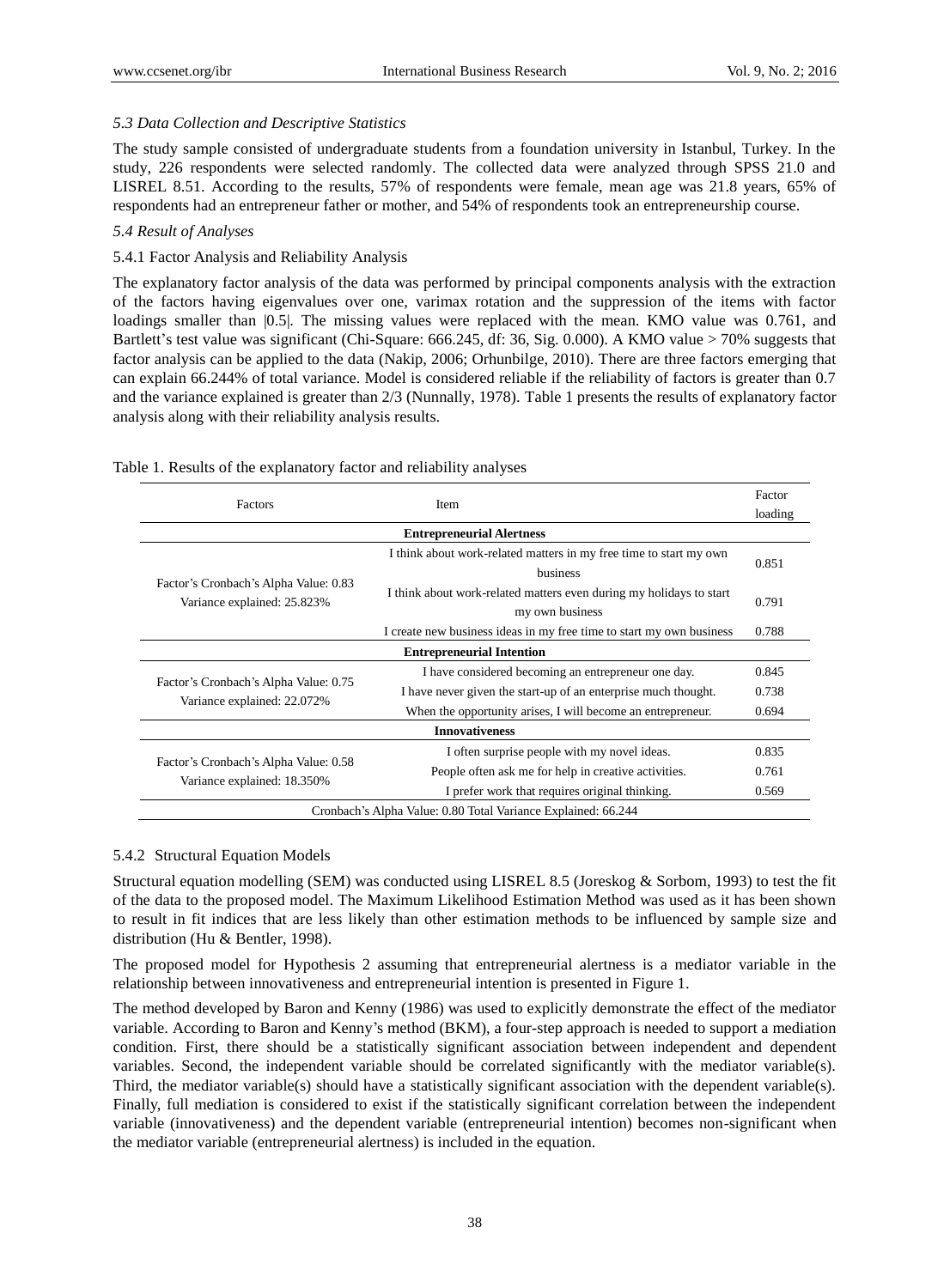

Figure 1. Proposed model

Correlations among the latent variables indicated by the measurement model are given in Table 2. All latent variables were found to be moderately correlated with each other. A moderate correlation was found between innovativeness and entrepreneurial intention, which supports Hypothesis 1 and confirms the first step of mediation according to Barron and Kenny (1986). Moderate correlations were also found between the independent variable and mediator variables and between the mediator variables and the dependent variable, confirming Baron and Kenny's second and third prerequisites.

## Table 2. Correlation matrix

|            | EI |
|------------|----|
|            |    |
|            |    |
| $0.234***$ |    |
|            |    |

*Note.* \*\*Correlation is significant at the 0.01 level (2-tailed).

N=226, A= Entrepreneurial Alertness, I= Innovativeness, GN= Entrepreneurial Intention.

When the goodness of fit indexes of Model 1 provided in Table 3 were analysed, the study data and Model 1 exhibited a good fit. Figure 3 shows the graphic of Model 2 that was developed by adding a path from innovativeness (I) to entrepreneurial intention (EI). This path was added to confirm the last step of BKM. Indeed, a chi-square difference test (Chi-Square Difference with 1 Degree of Freedom =  $10.00$  (P = 0.0016)) showed that addition of this path had an insignificant effect and did not improve the model (Figure 3). As is seen from the graphic, this new path added to Model 1 (from I to EI) did not produce significance and therefore, it can be said that entrepreneurial alertness has a full mediating effect on the relationship between innovativeness and entrepreneurial intention according to the fourth step of Baron and Kenny's method. The results obtained using these different strategies all indicated the relationship between innovativeness and entrepreneurial intention to be fully mediated by entrepreneurial alertness. The fit indexes of Figure 3 are presented in Table 4.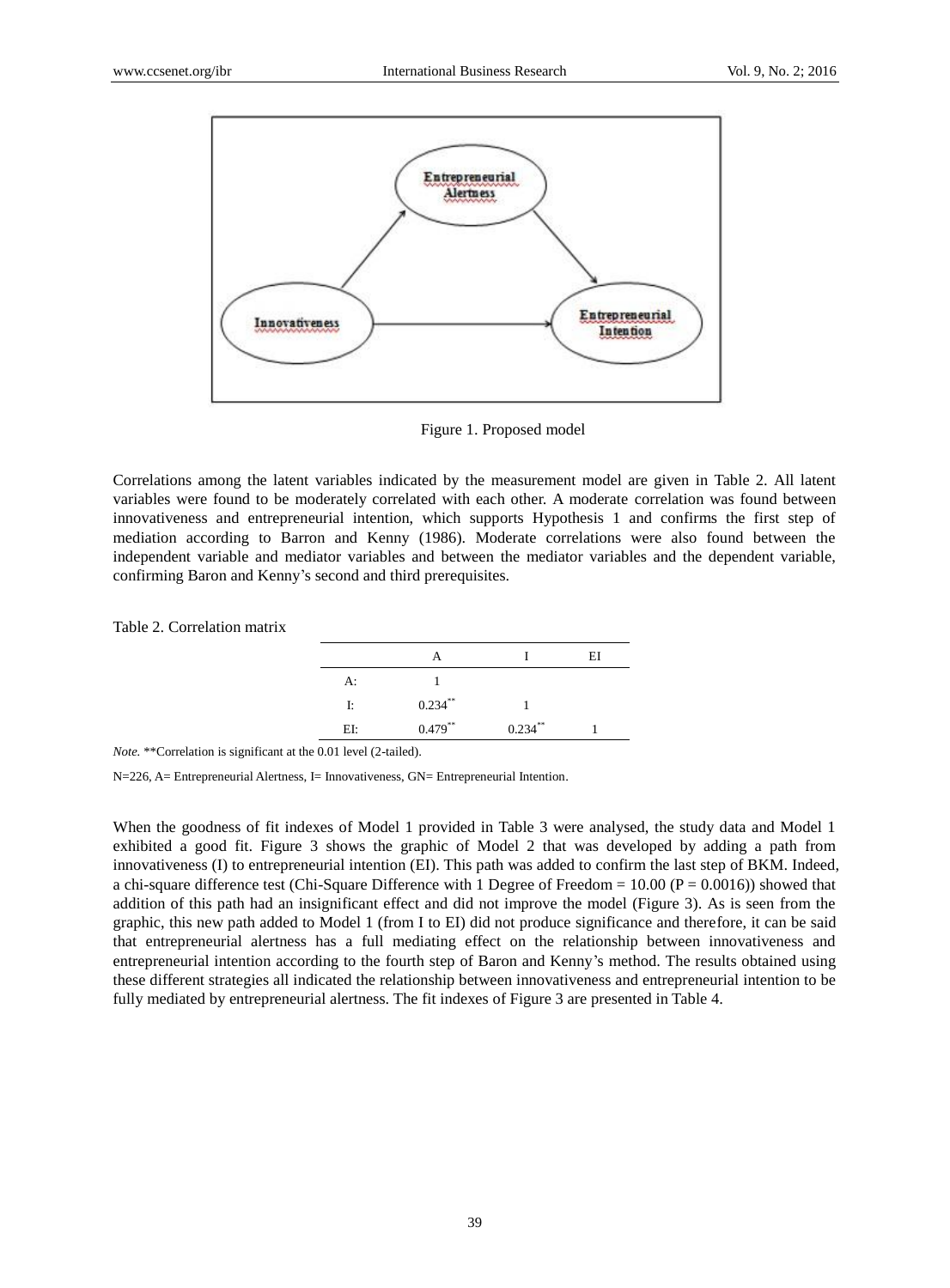

Figure 2. Model 1 **I=** Innovativeness, **A**= Entrepreneurial Alertness, **EI**=Entrepreneurial Intention

## Table 3. The fit indexes

| <b>Fit Indexes</b>                              | Good Index                 | Acceptable Index            | Model         |
|-------------------------------------------------|----------------------------|-----------------------------|---------------|
| Normal Theory Weighted Least Squares Chi-Square |                            |                             | 37.5          |
| Chi-square $(\gamma^2)$ value                   |                            |                             |               |
| Degrees of Freedom (df)                         |                            |                             | 24            |
| p value                                         | $0.05 < p \leq 1.00$       | $0.01 \le p \le 0.05$       | 0.036         |
| $\gamma^2$ / df                                 | $0 \leq \chi^2/df \leq 2$  | $2 \leq \chi^2/df \leq 3$   | 1.573         |
| Root Mean Square Error of Approximation (RMSEA) | $0 \leq$ RMSEA $\leq 0.05$ | $0.05 \leq RMSEA \leq 0.10$ | 0.05          |
| 90 Percent Confidence Interval for RMSEA        |                            |                             | (0.013; 0.08) |
| Normed Fit Index (NFI)                          | $0.95 \leq NFI \leq 1.00$  | $0.90 \leq NFI \leq 0.95$   | 0.96          |
| Comparative Fit Index (CFI)                     | $0.95 \leq CFI \leq 1.00$  | $0.90 \leq CFI \leq 0.95$   | 0.99          |
| Goodness of Fit Index (GFI)                     | $0.95 \leq GFI \leq 1.00$  | $0.90 \leq GFI \leq 0.95$   | 0.96          |
| Adjusted Goodness of Fit Index (AGFI)           | 0.90 < AGF1 < 1.00         | 0.85 < AGF1 < 0.90          | 0.93          |



**I=** Innovativeness, **A**= Entrepreneurial Alertness, **EI**=Entrepreneurial Intention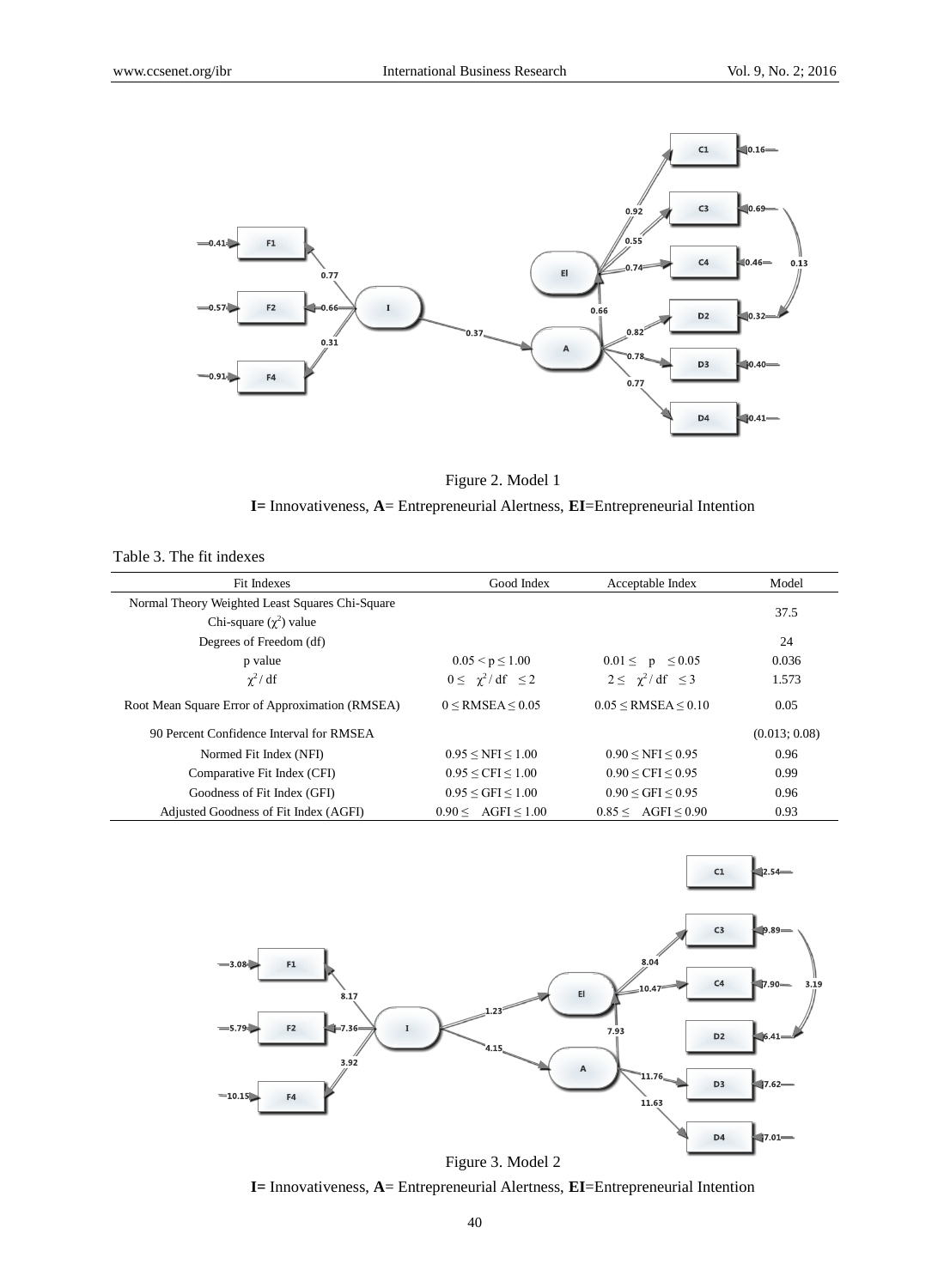| Fit Indexes                                     | Good Index                 | Acceptable Index              | Model         |
|-------------------------------------------------|----------------------------|-------------------------------|---------------|
| Normal Theory Weighted Least Squares Chi-Square |                            |                               | 36.51         |
| Chi-square $(\chi^2)$ value                     |                            |                               |               |
| Degrees of Freedom (df)                         |                            |                               | 23            |
| p value                                         | $0.05 < p \leq 1.00$       | $0.01 \le p \le 0.05$         | 0.037         |
| $\chi^2$ / df                                   | $0 \leq \chi^2/df \leq 2$  | $2 \leq \chi^2/df \leq 3$     | 1.587         |
| Root Mean Square Error of Approximation (RMSEA) | $0 \leq$ RMSEA $\leq 0.05$ | $0.05 \leq$ RMSEA $\leq 0.10$ | 0.051         |
| 90 Percent Confidence Interval for RMSEA        |                            |                               | (0.013; 0.08) |
| Normed Fit Index (NFI)                          | $0.95 \leq NFI \leq 1.00$  | $0.90 \leq NFI \leq 0.95$     | 0.96          |
| Comparative Fit Index (CFI)                     | $0.95 \leq CFI \leq 1.00$  | $0.90 \leq CFI \leq 0.95$     | 0.99          |
| Goodness of Fit Index (GFI)                     | $0.95 \leq GFI \leq 1.00$  | $0.90 \leq$ GFI $\leq 0.95$   | 0.97          |
| Adjusted Goodness of Fit Index (AGFI)           | 0.90 < AGFI < 1.00         | 0.85 < AGFI < 0.90            | 0.93          |

#### Table 4. The fit indexes

#### **6. Discussion**

This study evaluated the mediating effect of entrepreneurial alertness on the relationship between innovativeness and entrepreneurial intention. A preliminary analysis was conducted to review the internal consistency of the scales used to collect data during the study and revealed that reliability was at an adequate level for all scales. Structural equation modelling was used for analysis and the respective variables were found to have moderate relationships. According to the mediation analyses, the relationship between innovativeness and entrepreneurial intention was fully mediated by entrepreneurial alertness.

The primary contribution of this study to the entrepreneurship literature is the attempt to advance the available literature on the psychological approaches to entrepreneurial intention by demonstrating the significant influence of psychological traits on entrepreneurial activities. Since entrepreneurship involves opportunity recognition, evaluation and exploitation, this significant impact of psychological qualities may enlighten the decision process of entrepreneurs.

Intention is a subjective feeling about the feasibleness between self and action. Intention is an individual's motive to act by means of self-regulation. As proposed by Choo and Wong (2006), intrinsic factors, which are constructs associated with the self, constitute the primary motivation of potential entrepreneurs. In this regard, innovativeness is considered as one of the main psychological traits related with entrepreneurial behaviours (Drucker, 1985). Innovativeness is a result of intentional actions, referring to an active approach of innovation (Drucker, 1985). The finding of this study suggests that innovativeness has a positive influence on entrepreneurial intention. This finding is consistent with the studies by Koh, (1996) and Robinson et al. (1991) who have compared entrepreneurs with non-entrepreneurs and found a greater level of innovativeness in entrepreneurs. This result may contribute to the development of a scale or methodology more specific to entrepreneurial qualities that would help distinguishing between entrepreneurs and other people such as executives, which is commonly confused with entrepreneurship.

Based on the study results, the positive effect of innovativeness on entrepreneurial intention is enhanced by entrepreneurial alertness, another psychological trait. Accordingly, innovative individuals would have greater entrepreneurial intention to carry out entrepreneurial activities. Alertness is regarded as a unique characteristic of entrepreneurs. Entrepreneurial alertness, which is a construct first introduced by Kirzner (1979), can explain the ability of certain individuals to recognize business opportunities and their behaviours to exploit such opportunities. The finding of the study on the mediating effect of entrepreneurial alertness is in agreement with the study by Hills et al. (1997) who reported that entrepreneurs have a specific alertness to business-related opportunities. This result is of special significance because it contributes to the limited research on entrepreneurial alertness in entrepreneurship literature.

In light of these findings, we believe that educational institutions should focus on modifying personal attitudes and place more importance on entrepreneurship education in order to boost enterprise creation and thereby economic development. Since entrepreneurship is the key driver of an economic wealth, a strong entrepreneurial culture would increase both individual and collective socioeconomic success at the national, regional and international levels. Such culture can be created through entrepreneurship education. Entrepreneurship education has been reported to enhance entrepreneurial intention (Gözükara Yıldız & Çolakoğlu, 2015; Souitaris et al., 2007), Entrepreneurship education is a lifelong process of learning and therefore, it would provide the maximum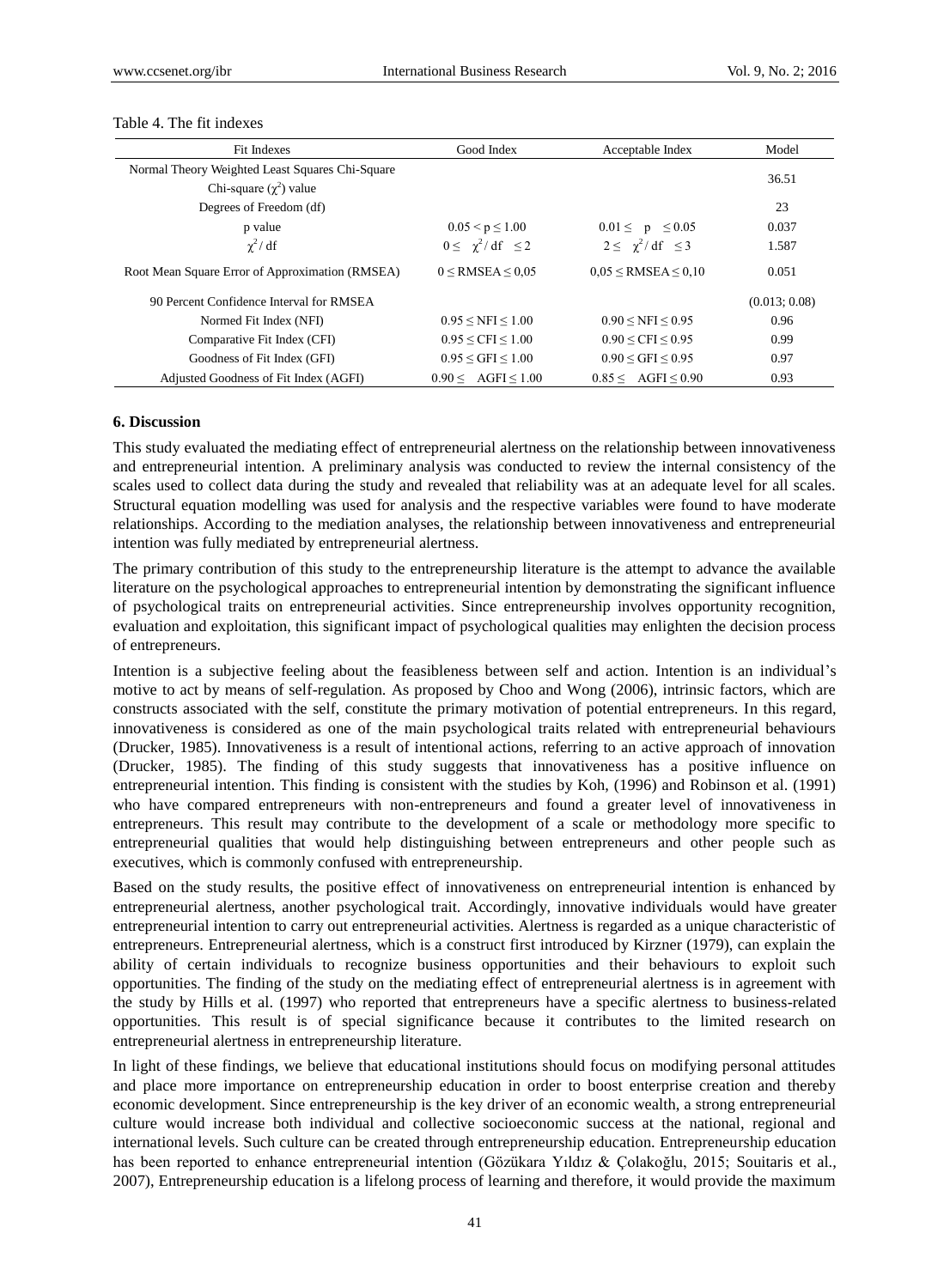benefit if provided throughout the higher education. Entrepreneurial education improves subject-learning capacity and basic skills of individuals. It also helps developing personal attitudes such as innovativeness, creativity, self-esteem and ability to take risks. Entrepreneurial education causes students to develop ability to recognize and exploit opportunities and learn business development and management. We believe that entrepreneurial education should include not only theory, but also practice. For this purpose, higher education institutions may provide or increase case and project studies, and even internship opportunities to help students experience the actual process. Universities may organize lectures or seminars of successful entrepreneurs to inform and inspire students.

We recommend developing a national policy on entrepreneurship including also the higher education system to create an entrepreneurial culture. Such national policy may invest in establishing business incubators at colleges and universities to support students with intent to entrepreneurial activities. Business incubation programs can be used to provide support resources and services including manufacturing space, guidance, funding, technical conditions and equipment. Such programs would encourage university students to be more involved in entrepreneurial activities. This may be the key to be a financially strong country, which is full of entrepreneurially minded individuals.

#### **7. Study Limitations and Future Research**

The present study included university students only from Turkey. Cross-national studies would be beneficial in order to establish the differences in entrepreneurial intention between countries. Additionally, future studies may include university students with specific majors such as business administration and management in order to reveal the effect of universities' current educational approaches to entrepreneurship in respective fields.

Second, this study investigated only two of the psychological traits, innovativeness and entrepreneurial alertness. Future research may include other psychological qualities such as self-efficacy, locus of control and need for achievement to determine their influence on intention to entrepreneurial activities and their relation with the variables of this study. Future studies may also investigate the extent to which environmental conditions have an impact on such traits in order to reveal the relation between cognitive and behavioural factors contributing to entrepreneurship.

Besides, future studies may investigate what causes alertness to entrepreneurship and innovativeness using different instruments for measurement. This can provide a valuable insight for the psychological content of entrepreneurial activities and reveal the underlying cognitive mechanisms resulting in entrepreneurship.

Based on the findings of the present study, we recommend higher educational institutions to review their educational approach so that their courses would allow students to discover their talents toward entrepreneurship and acquire knowledge on how to become an entrepreneur. Such courses may also be included in the programs of other, either state or private, educational institutions. Moreover, periodic activities may be organized in schools to direct students toward innovation and creation, which are known to result in entrepreneurial intention. Finally, universities, foundations or non-governmental organizations may grant entrepreneurs financial support during their initial steps to encourage young individuals. This would also provide huge contributions to the national economy by pioneering an increased number of entrepreneurs.

#### **References**

- Ahmed, I., Nawaz, M. M., Ahmad, Z., Shaukat, M. Z., Usman, A., Rehman, W., & Ahmed, N. (2010). Determinants of students entrepreneurial career intentions: Evidence from business graduates. *European Journal of Social Sciences, 15*(2), 14-22.
- Ajzen, L. (1991). The theory of planned behavior. *Organizational Behavior and Human Decision Processes*, *50*(2)*,* 176-211. http://dx.doi.org/10.1016/0749-5978(91)90020-T
- Ardichvili, A., Cardozo, R., & Ray, S. (2003). A theory of entrepreneurial opportunity identification and development. *Journal of Business Venturing*, *18,* 105-123. [http://dx.doi.org/10.1016/S0883-9026\(01\)00068-4](http://dx.doi.org/10.1016/S0883-9026(01)00068-4)
- Bandura, A. (1977). *Social learning theory*. New York: General Learning Press.
- Baron, R. A., & Ensley, M. D. (2006). Opportunity recognition as the detection of meaningful patterns: Evidence from comparisons of novice and experienced entrepreneurs. *Management Science*, *52*(9), 1331-1344. <http://dx.doi.org/10.1287/mnsc.1060.0538>
- Baron, R. B., & Kenney, D. A. (1986). The moderator-mediator variable distinction in social psychological research: Conceptual, strategic, and statistical considerations. *Journal of Personality and Social Psychology,*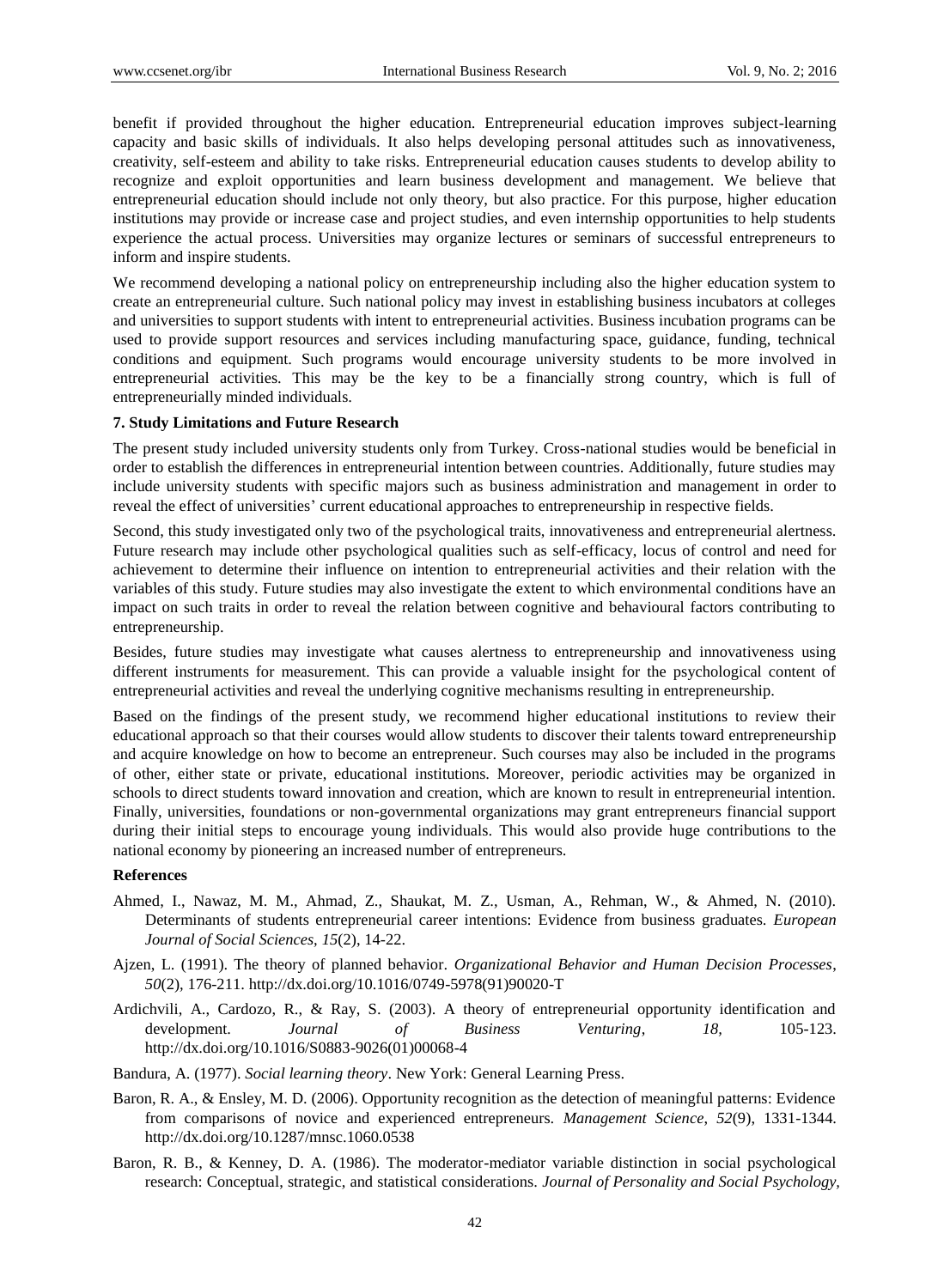*51*(6), 1173-182. http://dx.doi.org/10.1037/0022-3514.51.6.1173

- Bird, B. (1988). Implementing entrepreneurial ideas: The case for intention. *Academy of Management Review*, *13*(3), 442-453. http://dx.doi.org/10.2307/258091.
- Busenitz, L. W. (1996). Research on entrepreneurial alertness: Sampling, measurement, and theoretical issues. *Journal of Small Business Management, 34*(4), 35-44.
- Carland, J. W., Hoy, F., Boulton, W. R., & Carland, J. C. (1984). Differentiating entrepreneurs from small business owners: A conceptualization. *Academy of Management Review*, *9*(2), 354-359. http://dx.doi.org/10.2307/258448
- Carland, J. W., Carland, J. C., Hoy, F., & Boulton, W. R. (1988). Distinctions between entrepreneurial and small business ventures. *International Journal of Management, 5*(1), 98-103.
- Carland, J. C., & Carland, J. W. (1991). An empirical investigation into the distinctions between male and female entrepreneurs and managers. *International Small Business Journal, 9*(3), 62-72. http://dx.doi.org/10.1177/026624269100900304
- Choo, S., & Wong, M. (2006). Entrepreneurial intention: Triggers & barriers to new venture creation in Singapore. *Singapore Management Review, 28*(2).
- Covin, J. G., & Slevin, D. P. (1991). A conceptual model of entrepreneurship as firm behavior. *Entrepreneurship Theory and Practice, 16*(1), 7-25.
- Covin, J. G., & Miles, M. P. (1999). Corporate entrepreneurship and the pursuit of competitive advantage. *Entrepreneurship, Theory and Practice*, *23*(3), 47-63.
- Drazin, R., & Schoonhoven, C. B. (1996). Community, population, and organization effects on innovation: A multilevel perspective*. Academy of Management Journal*, *39*(5), 1065-1083. http://dx.doi.org/10.2307/256992
- Elenurm, T., Ennulo, J., & Laar, J. (2007). Structures of motivation and entrepreneurial orientation in students as the basis for differentiated approaches in developing human resources for future business initiatives. *EBS Review*, (23).
- Fishbein, M., & Ajzen, I. (1975). *Belief, attitude, intention and behavior: An introduction to theory and research*. New York: Addison-Wesley.
- Gurol, Y., & Atsan, N. (2006). Entrepreneurial characteristics amongst university students: Some insights for entrepreneurship education and training in Turkey. *Education and Training*, *48*(1), 25-38. http://dx.doi.org/10.1108/00400910610645716
- Drucker, P. F. (1985). *Innovation and entrepreneurship: Practice and principles*. New York: Harper Business.
- Gaglio, C. M., & Katz, J. A. (2001). The psychological basis of opportunity identification: Entrepreneurial alertness*. Small Business Economics*, *16*(2), 95-111.
- Gaglio, C. M. (2004). The role of mental simulations and counterfactual thinking in the opportunity identification process*. Entrepreneurship Theory and Practice*, *28,* 533-552. http://dx.doi.org/10.1111/j.1540-6520.2004.00063.x
- Gözükara, Y. İ., & Çolakoğlu, N. (2015). A comparative study on entrepreneurial intentions of vocational school and undergraduate students with entrepreneurship education. *Journal of International Scientific Publications, 9*, 203-209.
- Hamidi, D., Wennberg, K., & Berglund, H. (2008). Creativity in entrepreneurship education. *Journal of Small Business and Enterprise Development, 15*(2), 304-20.
- Harper, D. (1998). Institutional conditions for entrepreneurship. *Advances in Austrian Economics, 5,* 241-275.
- Hills, G., Lumpkin, G. T., & Singh, R. P. (1997). Opportunity recognition: Perceptions and behaviors of entrepreneurs. *Frontiers of Entrepreneurship Research,* 203-218. Babson College, Wellesley, MA.
- Hitt, M. A., & Ireland, R. D. (2000). The intersection of entrepreneurship and strategic management research. In D. L. Sexton, & H. Landstrom (Eds.), *Handbook of Entrepreneurship*. Oxford UK: Blackwell Publishers.
- Hu, L., & Bentler, P. M. (1998). Fit indices in covariance structure modeling: Sensitivity to underparameterized model misspecification. *Psychological Methods, 3,* 424-453. http://dx.doi.org/10.1037/1082-989X.3.4.424
- Jöreskog, K., & Sörbom, D. (1993). *LISREL 8: Structural equation modeling with the SIMPLIS command*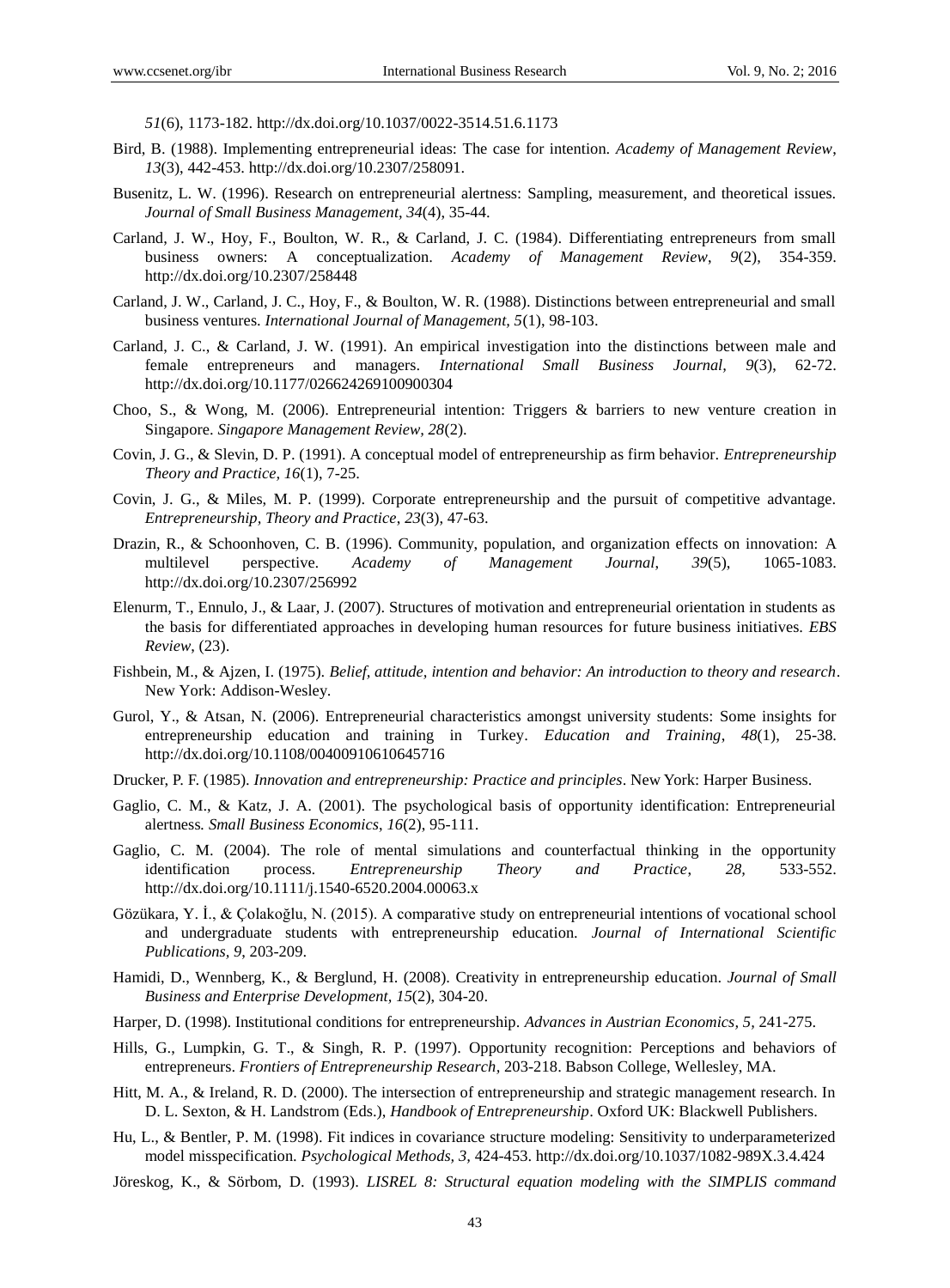*language*. IL: Scientific Software International Inc, Chicago.

- Kaish, S., & Gilad, B. (1991). Characteristics of opportunities search of entrepreneurs versus executives: Sources, interests, general alertness. *Journal of Business Venturing, 6*, 5-61. http://dx.doi.org/10.1016/0883-9026(91)90005-X
- Kirzner, I. M. (1973). *Competition and entrepreneurship*. Chicago: University of Chicago Press.
- Kirzner, I. M. (1979). *Perception, opportunity, and profit*. Chicago: University of Chicago Press.
- Kirzner, I. M. (1985). *Discovery and the capitalist process.* Chicago: University of Chicago Press.
- Kirzner, I. M. (1997). Entrepreneurial discovery and the competitive market process: an Austrian approach. *The Review of Austrian Economics*, *11*(12), 5-17.
- Kirzner, I. M. (2008). *The alert and creative entrepreneur: A clarification*. Research Institute of Industrial Economics, Stockholm SE. http://dx.doi.org/10.2139/ssrn.1224842
- Ko, S., & Butler, J. E. (2003). *Alertness, bisociative thinking ability, and discovery of entrepreneurial opportunities in Asian hi-tech firms.* Babson College, Babson Kauffman Entrepreneurship Research Conference (BKERC), 2002-2006.
- Koh, H. C. (1996). Testing hypotheses of entrepreneurial characteristics: A study of Hong Kong MBA students. *Journal of Managerial Psychology, 11*(3), 12-25*.*
- Krueger, N. F. (1993). The impact of prior entrepreneurial exposure on perceptions of new venture feasibility and desirability. *Entrepreneurship Theory and Practice, 18*(1), 5-21.
- Krueger, N. F., & Carsrud, A. L. (1993). Entrepreneurial intentions: Applying the theory of planned behavior. *Entrepreneurship and Regional Development, 5*(4)*,* 315-330. http://dx.doi.org/10.1080/08985629300000020
- Krueger, N., & Brazeal, D. V. (1994). Entrepreneurial potential and potential entrepreneurs. *Entrepreneurship: Theory and Practice, 18*(3), 91-104.
- Lee, S. H., & Wong, P. K. (2004). An exploratory study of technopreneurial intentions: A career anchor perspective. *Journal of Business Venturing*, *19*(1), 7-28. http://dx.doi.org/10.1016/S0883-9026(02)00112-X
- Li, Z. (2004). *Entrepreneurial alertness: An exploratory study* (Unpublished PhD dissertation). Case Western Reserve University, January. http://dx.doi.org/10.1007/978-3-642-31098-0
- Lim, W. L., Lee, Y. L., & Ramasamy, R. (2015). Personality, prior knowledge, social capital and entrepreneurial intentions: Entrepreneurial alertness as mediator. *Global Journal of Business and Social Science Review*, *1*(2), 538-548.
- Liñán, F., & Chen, Y. W. (2009). Development and cross-cultural application of a specific instrument to measure entrepreneurial intentions. *Entrepreneurship Theory and Practice*, *33*(3), 593-617. http://dx.doi.org/10.1111/j.1540-6520.2009.00318.x
- Lumpkin, G. T., & Dess, G. G. (1996). Clarifying the entrepreneurial orientation construct and linking it to performance. *Academy of management Review*, *21*(1), 135-172. http://dx.doi.org/10.2307/258632
- Markman, G. D., Balkin, D. B., & Baron, R. A. (2002). Inventors and new venture formation: The effects of general self-efficacy and regretful thinking. *Entrepreneurship Theory and Practice*, *27*(2), 149-166. http://dx.doi.org/10.1111/1540-8520.00004
- Minniti, M. (2004). Entrepreneurial alertness and asymmetric information in a spin-glass model. *Journal of Business Venturing*, *19*, 637-658. http://dx.doi.org/10.1016/j.jbusvent.2003.09.003
- Mitchel, J. (1981). The effect of intentions, tenure, personal, and organizational variables on managerial turnover. *The Academy of Management Journal*, *24*(4), 742-751. http://dx.doi.org/10.2307/256173
- Mueller, S. L. & Thomas, A. S. (2001). Culture and entrepreneurial potential: A nine country study of locus of control and innovativeness. *Journal of Business Venturing, 16*(1), 51-55. http://dx.doi.org/10.1016/S0883-9026(99)00039-7
- Mueller, S. L. (2004). Gender gaps in potential for entrepreneurship across countries and cultures. *Journal of Developmental Entrepreneurship, 9*(3), 199-220.
- Nakip, M. (2006), *Pazarlama Araştırmaları Teknikler ve SPSS Destekli Uygulamalar* (2ed ed.). Seçkin Yayınevi, Ankara.